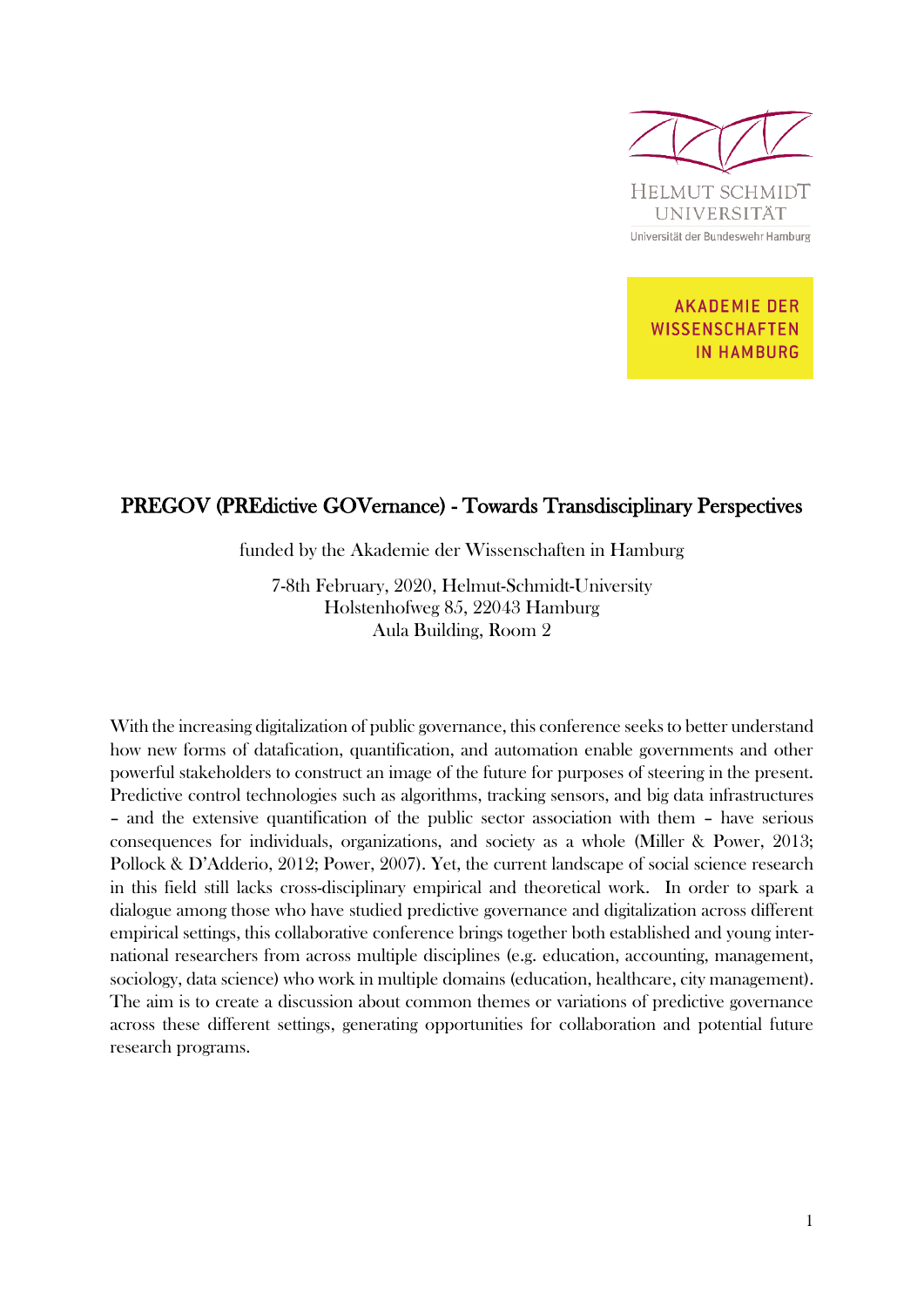

# **AKADEMIE DER** WISSENSCHAFTEN **IN HAMBURG**

### Schedule

#### Friday, February 7th, 2020

12 pm Lunch at the cantina, HSU Hamburg 12:45 pm Welcome from the organization team 1:00-3:00 pm Predictive governance and education Introduction and ongoing research at the HSU: Sigrid Hartong, Annina Förschler, Jaromir Junne "Predictive Regulation in School Management and Learning Software" Juliane Jarke (ifib Bremen) and Felicitas Macgilchrist (GEI Braunschweig) "Artificial Intelligence and Predictive Modelling in School Governing Agencies" Kalervo Gulson (University of New South Wales Australia), Taylor Webb (University of British Columbia Canada), Sam Sellar (Manchester Metropolitan University UK) **Discussion** 3:00-3:30 pm Coffee Break 3:30-5:30 pm Predictive governance and healthcare Introduction and ongoing research at the HSU: Jacob Reilley "Wisdom of patients: predicting the quality of care using aggregated patient feedback" Alex Griffiths (Director of Data Science, Statica Research Ltd) (Tentative) "From Description to Prediction: Cancer Epidemiology in the Age of Big Data" Elena Esposito (Bielefeld University, University Modena-Reggio Emilia) and Moran Levy (Columbia University, Bielefeld University) **Discussion** 7:30 pm Dinner at "Saliba Alsterarkaden" (Neuer Wall 13, 20354 Hamburg)